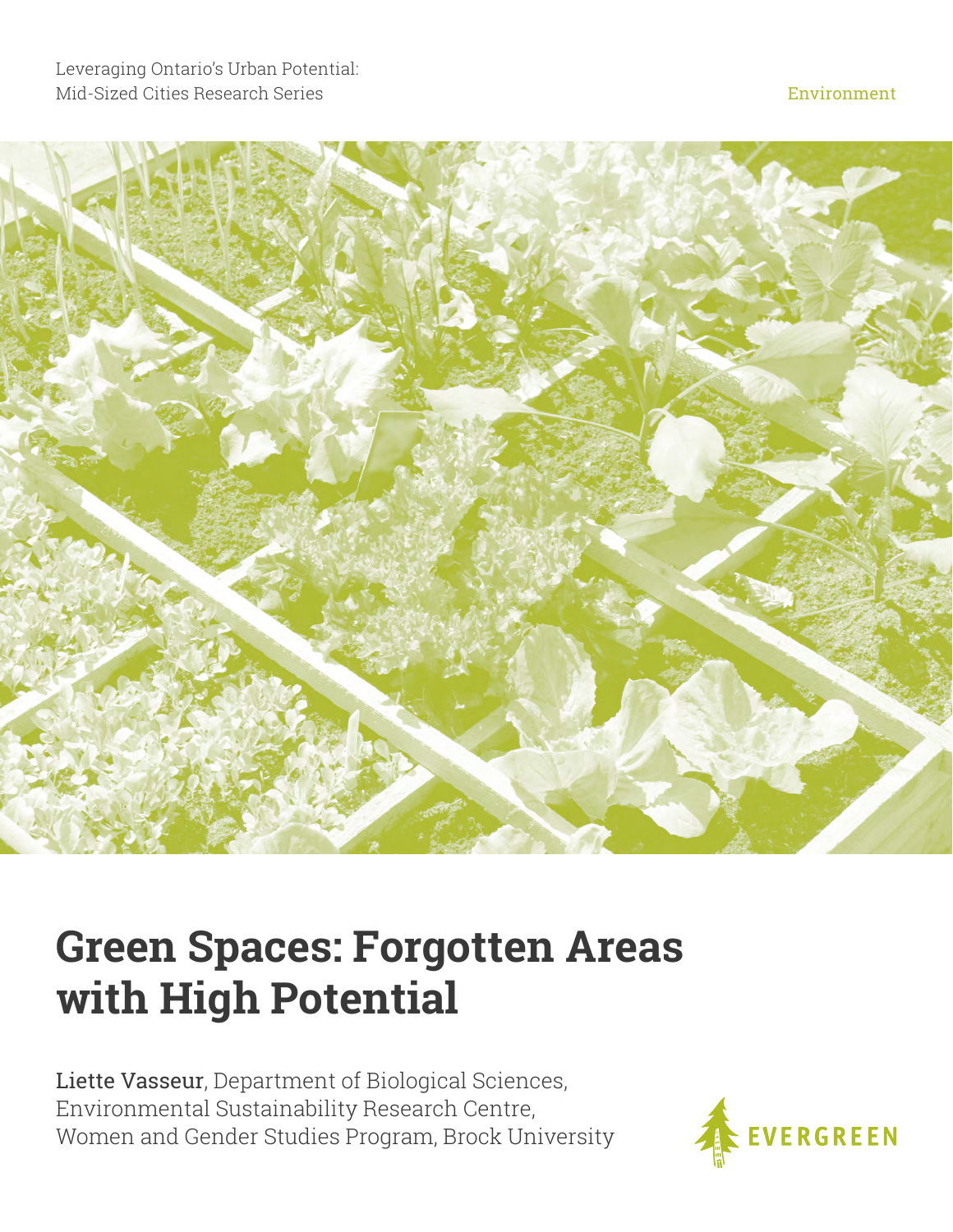## **Introduction: why is this issue significant to mid-sized cities?**

With the growth of cities and urbanization, many people have become detached from their natural environment. While this issue is recognized in the context of fast-paced growth in large cities, mid-sized cities (MSCs) have received less attention, despite experiencing similar challenges. The planning and development of healthy communities must make green spaces and planting vegetation a priority. Investing in green spaces and tree planting is often overlooked in MSCs due to a lack of funding and demands of ongoing maintenance. The pressure for MSCs to develop greater suburban areas in order to increase their municipal tax base poses an additional obstacle to investment in green spaces. Dupras and Alam (2015) argue that urban sprawl and the resulting development of subdivisions have led to a significant decrease in forests, croplands, and other green spaces, leading to a reduction of ecosystem services – benefits obtained from natural environment (TEEB 2010) – in different communities. Such services include water purification, food provision, climate regulation, and reduction of air pollution.

In large cities such as Toronto and Vancouver, developments are often designed using an intensification approach where houses, particularly condominiums or townhouses, are built in high density. However, in small and mid-sized cities, such intensification presents different challenges. For example, subdivisions are located at city margins, next to rural areas and mainly include low-density housing developments (Brewer and Grant 2015). While this may appeal to urbanites, especially families in search of larger yards for lower prices, this close contact between suburban and rural areas has led to some unexpected results and conflicts. In general, urbanites expect that the closer they are to rural areas, the more peaceful and pristine the surroundings (Walker 2000). They also

believe that green spaces are readily accessible. They are generally unaware that farms can be noisy because of tractors and bird cannons, or may smell during manure spreading. Most MSCs that are in close proximity to rural areas have to deal with these issues and expectations for more access to nice parks, in contrast to rural agricultural spaces.

### Urbanites expect that the closer they are to rural areas, the more peaceful and pristine the surroundings

Land use changes and brownfield sites can be common in most MSCs since they are located at the edge of larger centres or close to natural resource extraction activities (e.g. mining in Greater Sudbury). In many cases, likely due to a perceived abundance of space, they are often abandoned due to lack of planning, funding or knowledge of what to do with them (Seasons 2003). MSC decision makers tend to invest less in restoring these brownfield sites and maintaining green spaces because they believe they have easy access to natural rural areas (Baycan-Levent et al. 2002). Under these conditions, they do not develop long term plans to increase or maintain green spaces or parks, instead focusing on new roads and services. When they finally examine the need for green spaces it is often too late as spaces are already developed.

This paper examines the various contributions that green spaces add to communities and proposes options that can be used in the mid-sized city context to restore subdivisions or integrate green elements in the planning of future residential or commercial developments. It looks at how green spaces can be better integrated into the planning of subdivisions and enhancing the downtown core of MSCs to ensure greater benefits for the ecosystem services required for human wellbeing, such as climate regulation,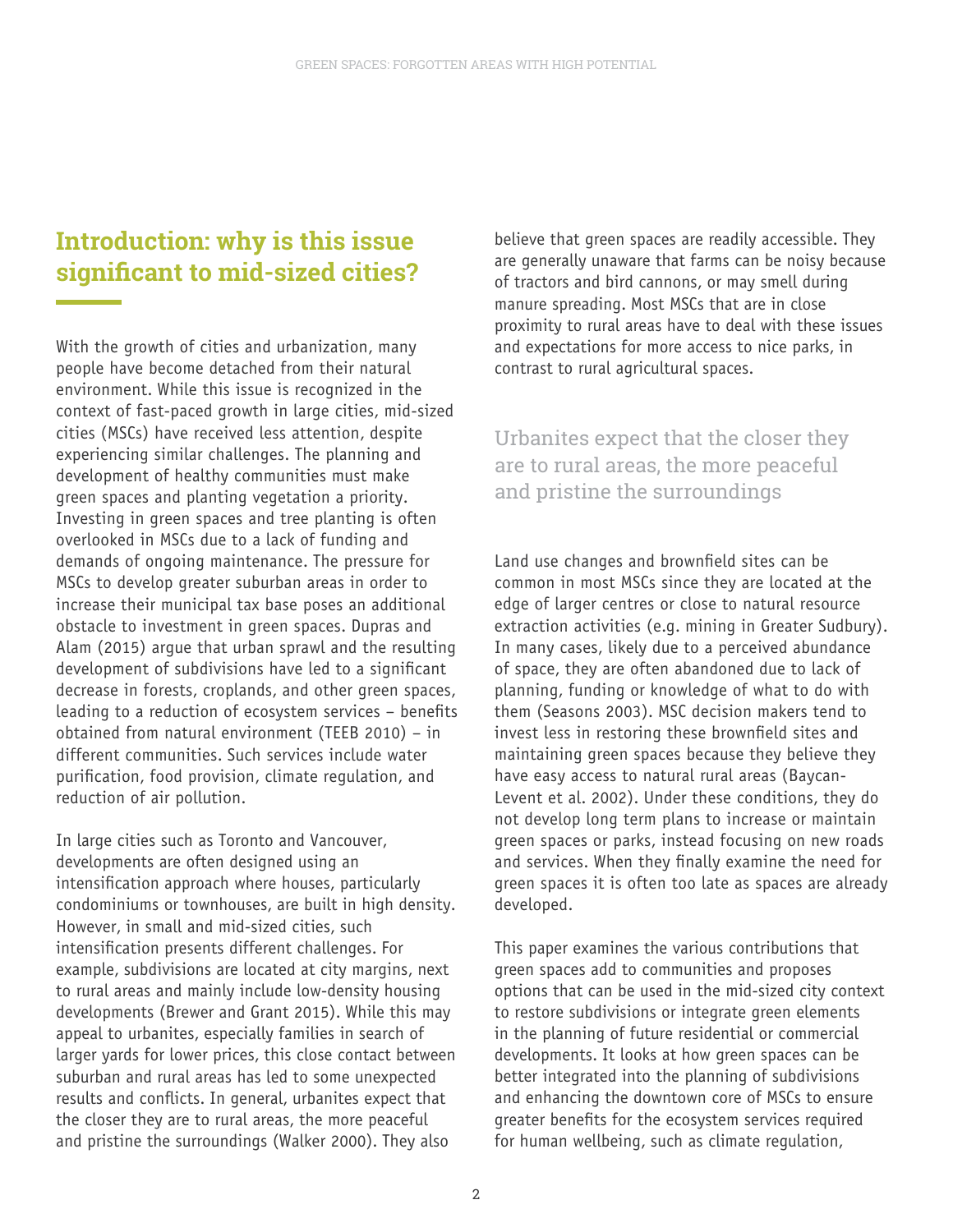water and air purification and food provision. With the implementation of the 2030 Sustainable Development Goals, and notably "Goal 11: Make cities inclusive, safe, resilient and sustainable" (United Nations 2015), understanding how green spaces can be enhanced in MSCs should be seriously considered.

### **Making the case: benefits to MSCs**

#### **Green spaces and their contributions to sustainable development**

Green spaces refer to any type of space found in urban areas that is covered by vegetation and serves as a link to nature (Baycan-Levent et al. 2002). These spaces are usually directly or indirectly accessible to people. They can include edges with trees on the roadside, community gardens, water retention ponds, parks, and even planters on the streets. Green spaces are not only a question of aesthetics. They usually improve the liveability of a city and depending on their planning and management, they can fulfill many roles. For example, green spaces provide areas for cultural events and children's education and play. Green spaces can also help children with physical, mental and social development.

Green spaces provide many ecosystem services that are critical for community sustainability such as food provision, climate regulation, and reduction of air pollution. Green spaces also provide cultural ecosystem services such as aesthetic beauty and spaces for reflection, meditation, relaxation, etc. Regulating services offered by green spaces include ecosystembased adaptation to climate change, reduction of the heat island effect (while enhancing carbon sequestration), reduction of wind intensity during storms, and buffers on water ways. Green spaces can

also contribute to disaster risk reduction, such as water retention ponds that absorb greater volumes of water during heavy rainfall.

Green space planning in MSCs can be coupled with sustainable development plans to increase their combined impact. Well-planned green spaces can become linkages between the residential, commercial and leisure components of a community (Baycan-Levent et al. 2002). They can also encourage a more active lifestyle and improve safety for cyclists and pedestrians. This is the case for the City of Markham, where ecosystem integrity is highlighted in various ways. Markham outlines the benefits of ecosystem services as follows:

*When a positive action is taken in one area of the system, such as protecting biodiversity through habitat conservation, the action ripples through the rest of the system to help conserve cultural landscapes, protect water resources, sequester carbon, clean the air and provide recreational amenities. (Markham ICSP, p. 16)*

Researchers have argued that easy access and proximity to green spaces (<0.5 km) lead to an increase in number of visits by local residents and healthier communities, as most residents practice outdoors activities such as hiking, biking or jogging (Haq 2011). The size of green spaces is another aspect to consider. If planned well, MSCs could have an advantage over large cities as they can more easily create multifunctional networks of green spaces, connecting with the rural ecosystem and enhancing the role of active transportation (Niemelä et al. 2010). In addition to the aesthetic appeal, there are many benefits to having such networks such as improving adaptation to climate change and better water management (Coombs et al. 2011). In order to create these networks, planning and decision-making can benefit greatly from involving local communities and neighbourhoods. Local knowledge can inform what is appropriate for a specific location (Coombs et al. 2011).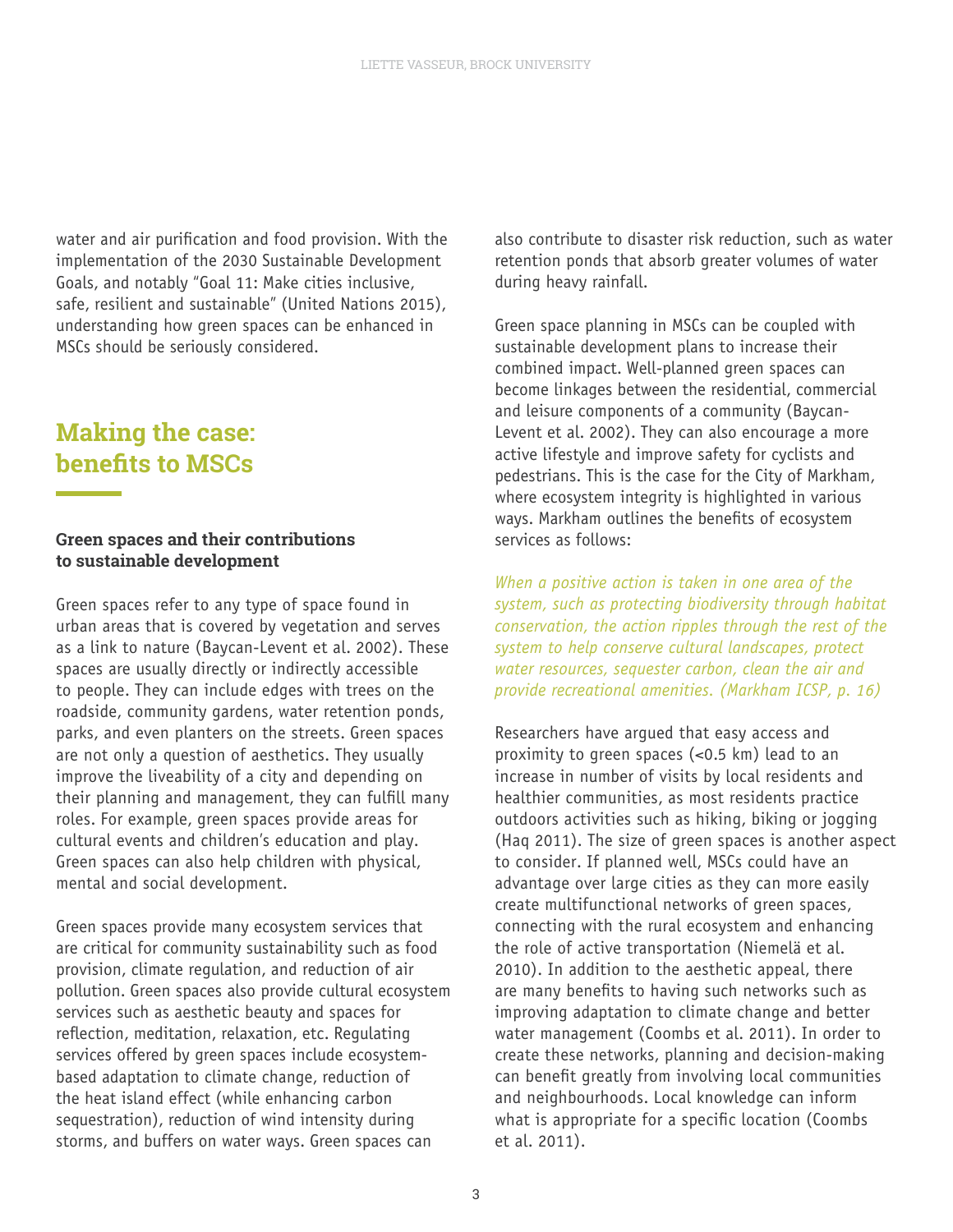#### **Green space options for mid-sized cities**

There are many types of green spaces that can enhance connectivity, ecosystem services, active transportation and other benefits in MSCs. Bell et al. (2007) count parks and gardens, natural and semi-natural spaces, green corridors, allotments, community gardens and urban farms, outdoor sport facilities, informal recreation and green spaces around housing, playgrounds, cemeteries, disused churchyards and other burial grounds and other public spaces as green spaces. Even sidewalks can serve as areas to add vegetation and enhance the aesthetic value of core urban or suburban areas. Green space in a core urban area can be as small as a flower box. In Moncton, New Brunswick, flower boxes are located on the sidewalk along Main Street, containing flowers, as well as crops such as bok choi, kale, etc. These vegetables are freely accessible to residents who can come and harvest according to their needs. In urban centres where space is more limited, planter boxes suspended from windowsills and street light poles have been used to add greenery for a long time.



#### **Roadside green areas**

MSCs tend to have limited resources for public transportation, which leads to car-centered lifestyles. This translates into increased development and road maintenance to accommodate traffic. A higher number of cars per household leads to increased pollutants and noise intensity along main roads (StojanoviĐ et al. 2016). One solution that has been used, mainly in Europe, is to establish roadside green areas with trees to reduce the negative impacts of roads and car traffic. Some suburban developments in MSCs like St. Catharines have used a similar strategy by planting trees along roads. This also has a cooling effect in the summer by reducing the heat coming from the pavement by shading a portion of the streets. In addition, it contributes to carbon sequestration by the municipality.

Road in St Catharines, ON. *Photo by Flickr user Andy Nystrom*



#### **Urban landscape**

There are many ways that green spaces can be added to the urban landscape, whether through the protection of existing green spaces, restoration of open spaces or the creation of new spaces (Bilgili and Gokyer 2012). It has been argued that decisions should be based on the needs of a neighbourhood and the risk of environmental damage such as flooding, heat waves or windstorm (Bilgili and Gokyer 2012). Elements that can be added to green spaces include grasses, trees, shrubs, herbaceous plants, and crops. Generally, native species are preferable as they are adapted to the climate conditions of the area. Assisted migration is a potential solution to adding new species in a green space. This allows species to be moved to a location where they are more likely to be found several decades from now. This is especially true for tree species that take over 50 to 100 years to grow. Such an approach should be carefully considered. Using species-based distribution models with climate change scenarios may help understand which species can be more appropriate and will not turn into a weed. Such an approach remains debated in the scientific community but is an option in regions where regeneration of some species is already being affected by climate change and the introduction of invasive pests (e.g. Emerald ash borer currently killing most ash trees in southern Ontario).

In all cases, increased biodiversity is favoured over monoculture as it tends to lead to a higher number of ecosystem services due to more functional groups and thus improved resilience (Bengtsson et al. 2002, Soliveres et al. 2016). Usually areas with high biodiversity tend to be less susceptible to invasions from exotic species than manicured grass yards (Loreau et al. 2002). Vegetated green spaces play various roles. Not only can trees reduce noise pollution, they help filter air pollutants and buffer against the urban heat island effect, and therefore can reduce respiratory infections or heat-related illnesses (Bolund and Hunhammar, 1999)

Photo: Gore Park, Hamilton. *Photo by Tom Flemming via Flickr*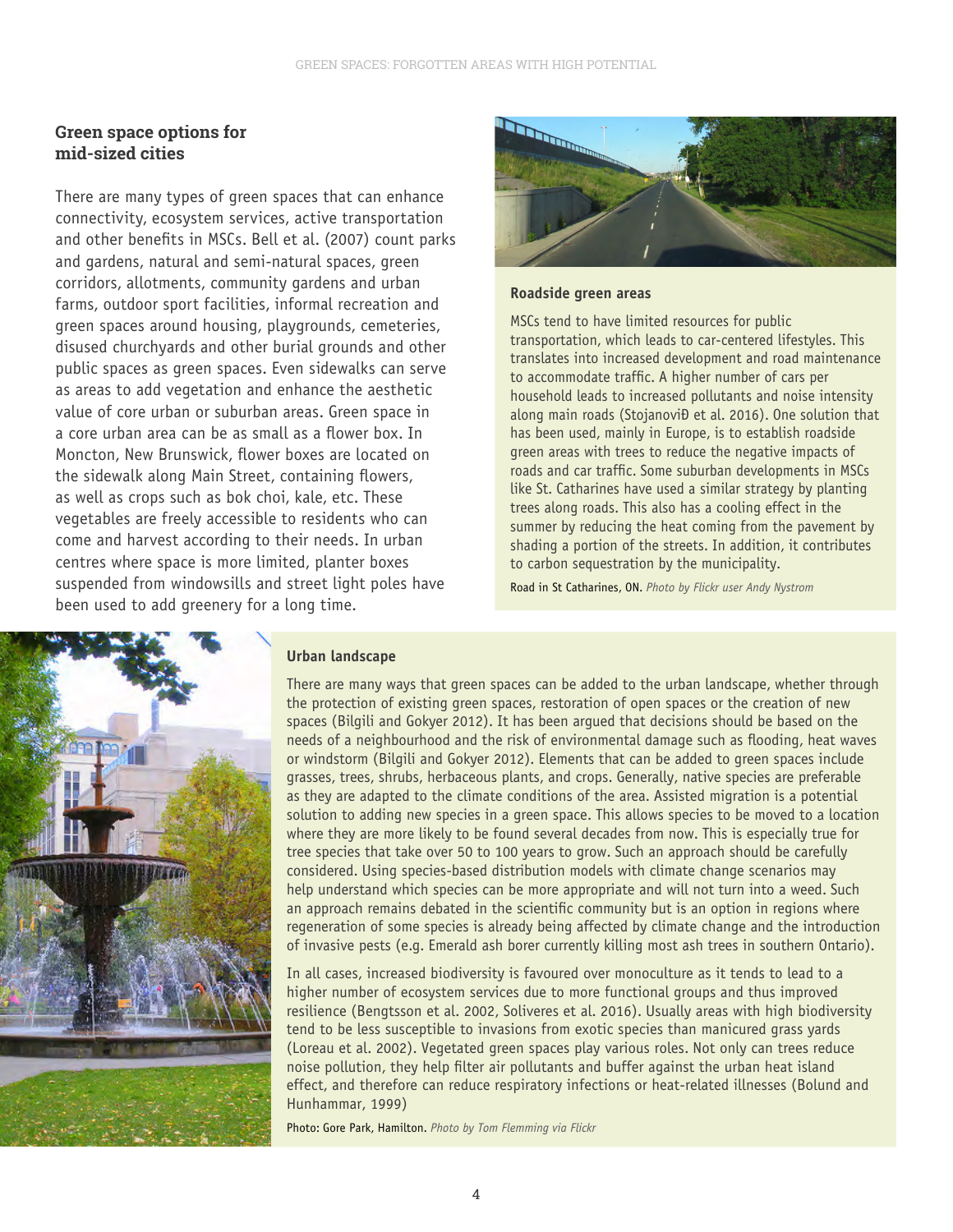

#### **Green spaces in core areas**

Green spaces in core areas are considered important in MSCs as they bring a sense of belonging to the community and reflect its health and economic stability (Seasons 2003). It has been suggested that despite their high density of development, green spaces in core areas should also have a pleasing and pedestrian-friendly environment and the amount of accessible green space can be used as an indicator of the environmental quality of MSCs (Seasons 2003). Urbanisation tends to lead to an increased number of concrete structures and pavement, which are less permeable than green space. Under heavy rainfall, which is projected to increase with climate change (Canadian Climate Scenarios Network 2011), surface run-off will increase, leading to flooding (Weng 2001). Surface run-off from vegetated areas is typically as low as 5-15% of rainfall, while in urban areas, it is estimated at 60% of rainfall (Bernatzky 1983). With the American recession and decline of housing in some cities like Cleveland, Ohio, restoration of empty lots into rain gardens has helped increase a sense of belonging in addition to improve ecosystems services such as stormwater management, thus increasing the resilience of communities (Chaffin et al. 2016).

A large component of the southern Ontario ecosystem was originally tall grass prairies. Such an ecosystem is currently being restored with conservation agriculture in some small communities in Ontario. In addition to enhanced carbon sequestration and reduced flood risks through greater absorption of rainwater, such an ecosystem could also be restored in vacant lots in MSCs and serve as a link between the suburban and rural component of a community. In other communities, empty lots have been replaced by community gardens. Some MSCs, such as Greater Sudbury and Moncton, have initiated swap programs in the spring and fall to give citizens a chance to exchange plants or produce. In some cases, this has encouraged people to garden at home or in community gardens. In St. Catharines, local organizations, such as Greening Niagara, have found a way to inventory fruit trees located on public lands and refurbish them so they can be reused through a harvest program in the fruit season. This has encouraged some participants to trim the trees to improve production and produce preserves for the benefit of the community.

Photo: A vacant lot transformed into a community garden and mural in Cleveland, Ohio. *Photo by Brad Masi via Flickr*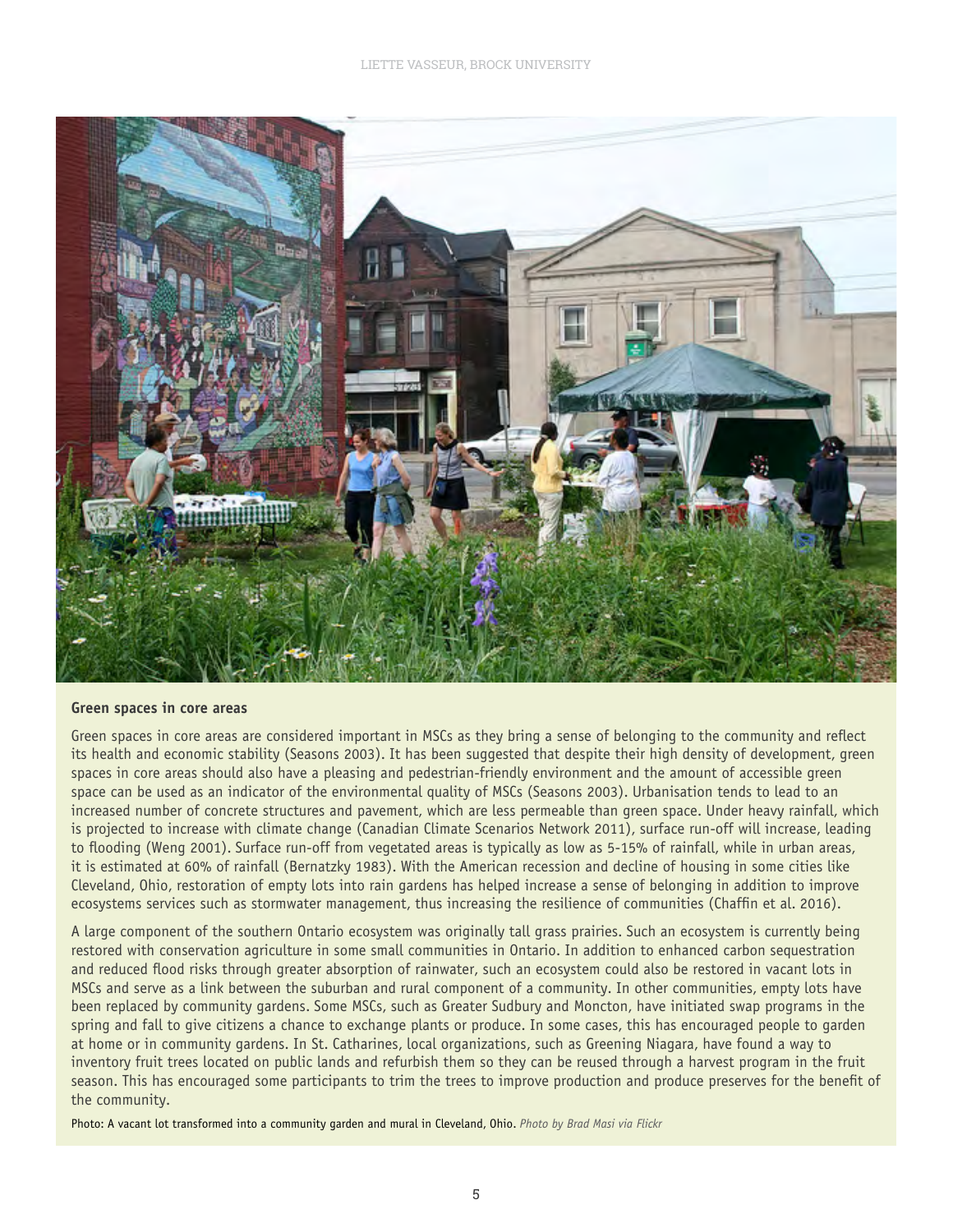#### **Densification of new developments and innovations**

Ontario MSCs, especially those located near or in the GTA, are experiencing pressure to increase residential development. The Ontario Growth Plan encourages densification of new developments to help reduce the footprint of cities, and give developers the opportunity to plan for green spaces in new residential subdivisions where multifunctional areas can be created to satisfy the needs of residents and the broader community. High-density housing has proven to be more sustainable than low-density housing because it helps preserve large areas of intact green spaces, which can serve as a buffer against extreme weather events and provide a place for emotional and community stability (Caryl et al. 2016; Gagné and Fahrig 2010; Sushinsky et al. 2013).

With intensification of the urban core and the need to reduce the footprint of buildings (as well as reducing other impacts such as water run-off, heat island, etc.) rooftops represent an interesting option. The Accordia Development in the United Kingdom is an interesting example of different housing types that share green spaces, but where every house has its own private green space in the form of an inner courtyard or a rooftop garden (Bradley et al. 2011). In Canada, the Delta Beausejour in Moncton not only grows vegetation on its roof but also beehives. The honey it produces is then used by its restaurant.



Photo: Green roof, Robertson Building, Toronto. *Photo by Viv Lynch via Flickr*



#### **Green infrastructure and housing**

Houses can be built of materials other than concrete, bricks, and inert materials. The design of new housing developments can reduce energy and water usage by integrating green infrastructure. Aagaard (2012) suggests that 50% of energy usage depends on the building design. With summer temperatures projected to rise in Ontario (Canadian Climate Scenarios Network 2011) and the resulting growing reliance on air conditioning, it is increasingly important to find ways to reduce these costs through natural ventilation. Green spaces can greatly contribute to cooling and heat regulation. For example, vegetated areas around houses have been found to reduce the heat island effect and radiation from the building, decreasing the need for air conditioning (McPherson 1994). Living walls have been used for centuries in Europe and can help reduce heat radiation from buildings. Green roofs are another effective option to reduce heat and improve water run-off (Del Barrio 1998). Saiz (2006) reports that adding a green roof to a typical Toronto house has led to a 25% reduction of air conditioning use by the entire building and a 60% reduction of use for the floor immediately below the green roof. While this approach has mainly been promoted in large cities, MSCs should be proactive and innovative, especially with new housing developments.

Photo: Living wall in Paris, France. *Photo by Gary Craig via Flickr*

### **Policy implications**

MSCs face challenges when making planning decisions regarding new subdivisions or the renewal of core areas. Challenges are multifaceted, encompassing budget limitations and the lack of a clear long-term

vision on how to balance development with green spaces. In MSCs, there is a perceived proximity to nature. This reduces the pressure to develop green spaces or increase their connectivity within the urban area. A heavy reliance on cars exacerbates these challenges.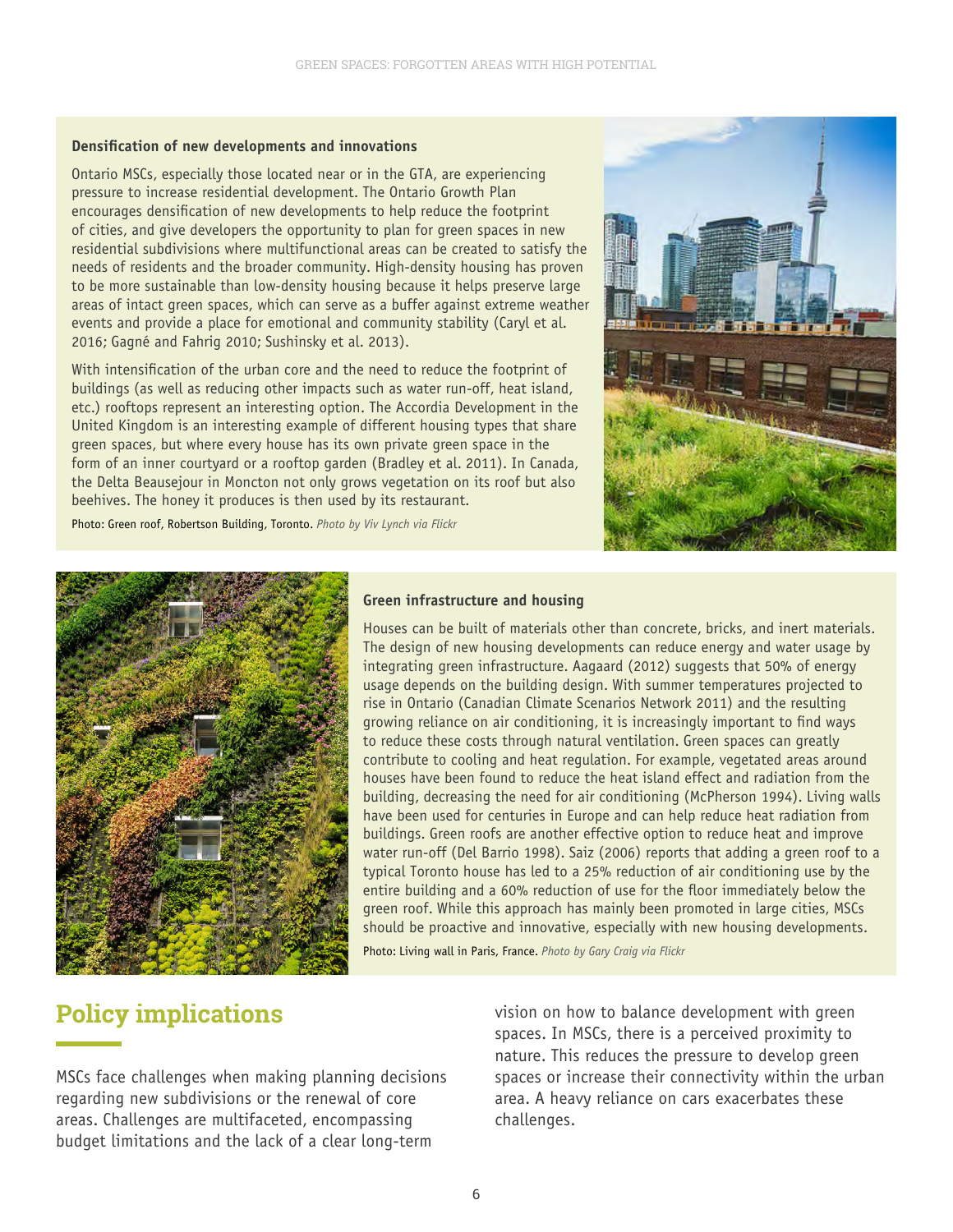People are more likely to visit green spaces that are close to their homes, which has implications on the planning and design approach to maximizing health and other social and environmental benefits (Sturm and Cohen 2014). Green spaces have been shown to have several benefits such as improved general health (de Vries et al. 2003), prevention of mental fatigue (Kuo 2001), and provision of places for meditation (Herzog et al. 1997). To increase the impact of these benefits, MSCs should develop policies and longterm development plans that are conducive to the sustainable establishment of green space networks. Such policies can put pressure on developers to ensure that any new subdivision must find a way to invest in green spaces through housing intensification and by promoting accessible green spaces that can also be used for active transportation.

Ontario's Places to Grow Act: The Growth Plan for the Greater Golden Horseshoe (GGH) (Ministry of Municipal Affairs 2013) states in its vision for 2041:

*A healthy natural environment with clean air, land and water will characterize the GGH. The Greenbelt, including significant natural features, such as the Oak Ridges Moraine and the Niagara Escarpment, has been enhanced and protected in perpetuity. These will form the key building blocks of the GGH's natural systems. The GGH's rivers and streams, forests and natural areas will be protected and accessible for residents to enjoy their beauty. Open spaces in our cities, towns and countryside will provide people with a sense of place.*

In addition, it acknowledges the importance of "unique and high-quality agricultural lands [being] protected for future generations". For MSCs, these elements need to be balanced because pressure from developers will continue to be strong under the current economy.

MSCs must consider the principles put forward in the Ontario Growth Plan, especially as it relates to compact communities and protection and conservation of natural resources including land, air, and water.

With the current trend towards a low carbon energy economy, with less and less of a reliance on fossil fuels, and provincial policies in favour of "building compact, transit-supportive communities in designated greenfield areas, and reducing dependence on the automobile through the development of mixed-use, transitsupportive, pedestrian-friendly urban environments" (Ministry of Municipal Affairs 2013, Policies 2.2.2), MSCs must plan for green spaces in new developments and existing areas. Indeed, policies of the plan support some of the major points that have been described in this document such as the need for a new development to plan for open spaces. These policies could have gone further in underlining the importance of green spaces not only for more active transportation but for adding additional benefits to mental and physical health.

While some MSCs, such as Markham, have been proactive at integrating ecosystems services and ecosystem health and green spaces into their plans others still have work to do to avoid being trapped in developer and tax grab pressures. A review of some of the strategic plans (e.g. St. Catharines) reveals that environmental sustainability is often related to green infrastructure or to maintaining existing green spaces. In other cases (e.g. Kingston), strategic plans include guidelines on residential development that "encourage" the protection or creation of natural landscape. It is often unclear how green spaces are practically promoted in these circumstances. For some MSCs (e.g. Windsor), the way residential and industrial developments are designed can help promote the increase of green spaces. However, land supply pressure remains for the City of Windsor (2017):

*The City of Windsor had approximately 2,058 hectares of undeveloped land in 1996. Of this total, 1,214 hectares were designated for future residential use, 606 hectares for industrial use, and the remaining 238 hectares for open space use. As a result of the projected positive population, housing and employment growth, Windsor's land supply is expected to decrease over the next twenty years.*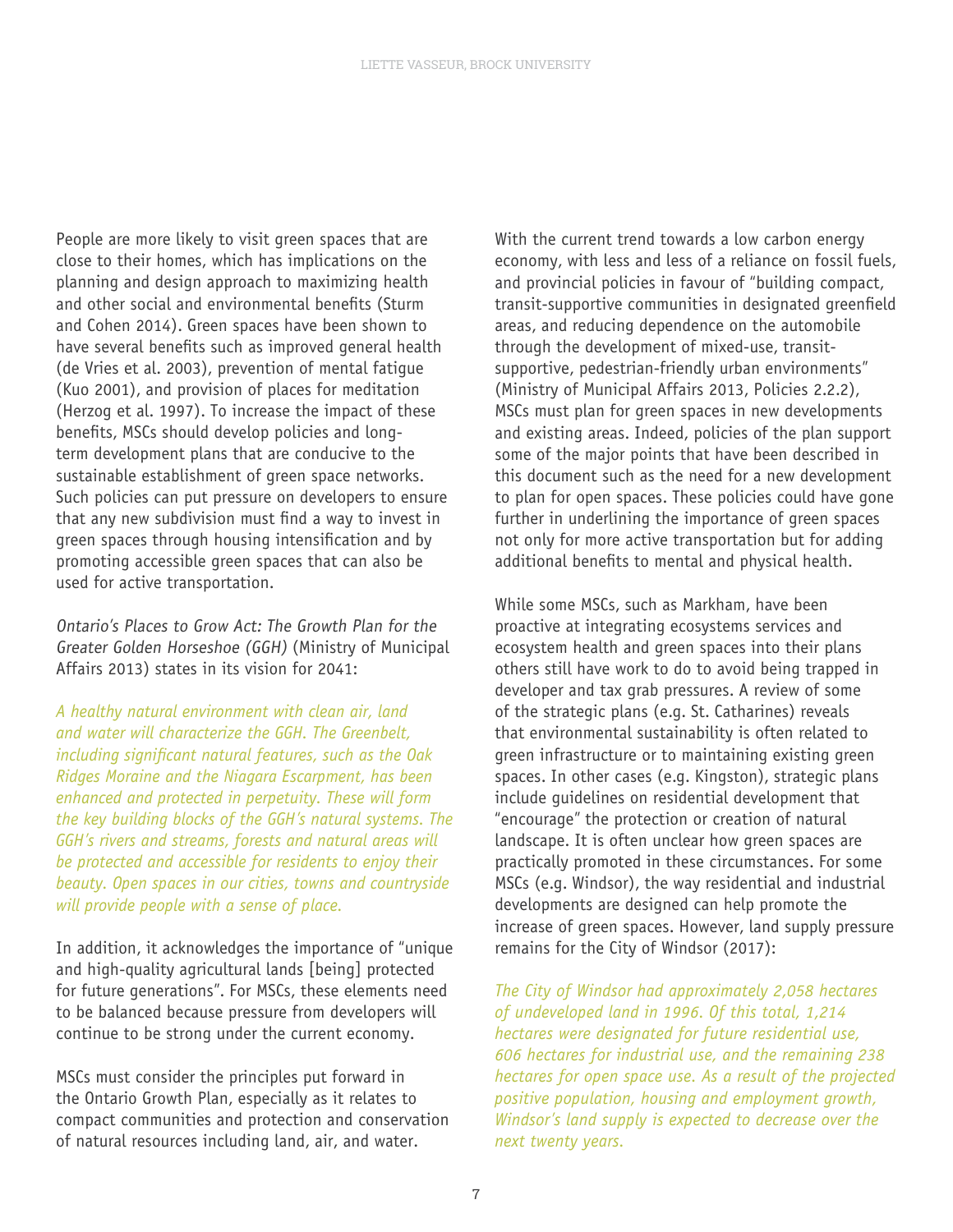Under those circumstances, it is easy for decision-makers to forget about the 238 ha of open spaces. Developers could be interested in developing these spaces as soon as possible. It would then be too late then for the city to plan green spaces and protect areas.

### **Tools for practitioners**

The design of green spaces should be included in any city planning due to its environmental and human health benefits (Stigsdotter 2014). Some municipalities throughout the world, such as London in the UK, have been very engaged in defining and promoting green spaces. Tools for green spaces are becoming abundant and are freely available to practitioners, planners, and decision-makers. For example, Parks of London developed a quality manual for green

spaces so authorities did not have to "reinvent the wheel". This tool aims to help authorities and decision makers understand the importance of quality green spaces. The Green City Guideline is "an internationally targeted initiative that aims to provide practitioners and decision-makers with the essential information they need to understand and communicate the benefits of urban green space or more accurately green infrastructure" (de Roo and Roozen 2011, p. 4). The Canadian Institute of Planners (2012) has also developed the "Healthy Communities practice guide", which recognizes the importance of green spaces for healthy communities.

Planners must work in collaboration with other municipal divisions to ensure that any new activities planned or actions taken by the municipality can be viewed from an environmental sustainability lens where green spaces are taken into consideration. Some municipalities, mainly in Europe, establish committees



St. Paul Street, St. Catharines. *Photo by Eric Sehr via Flickr*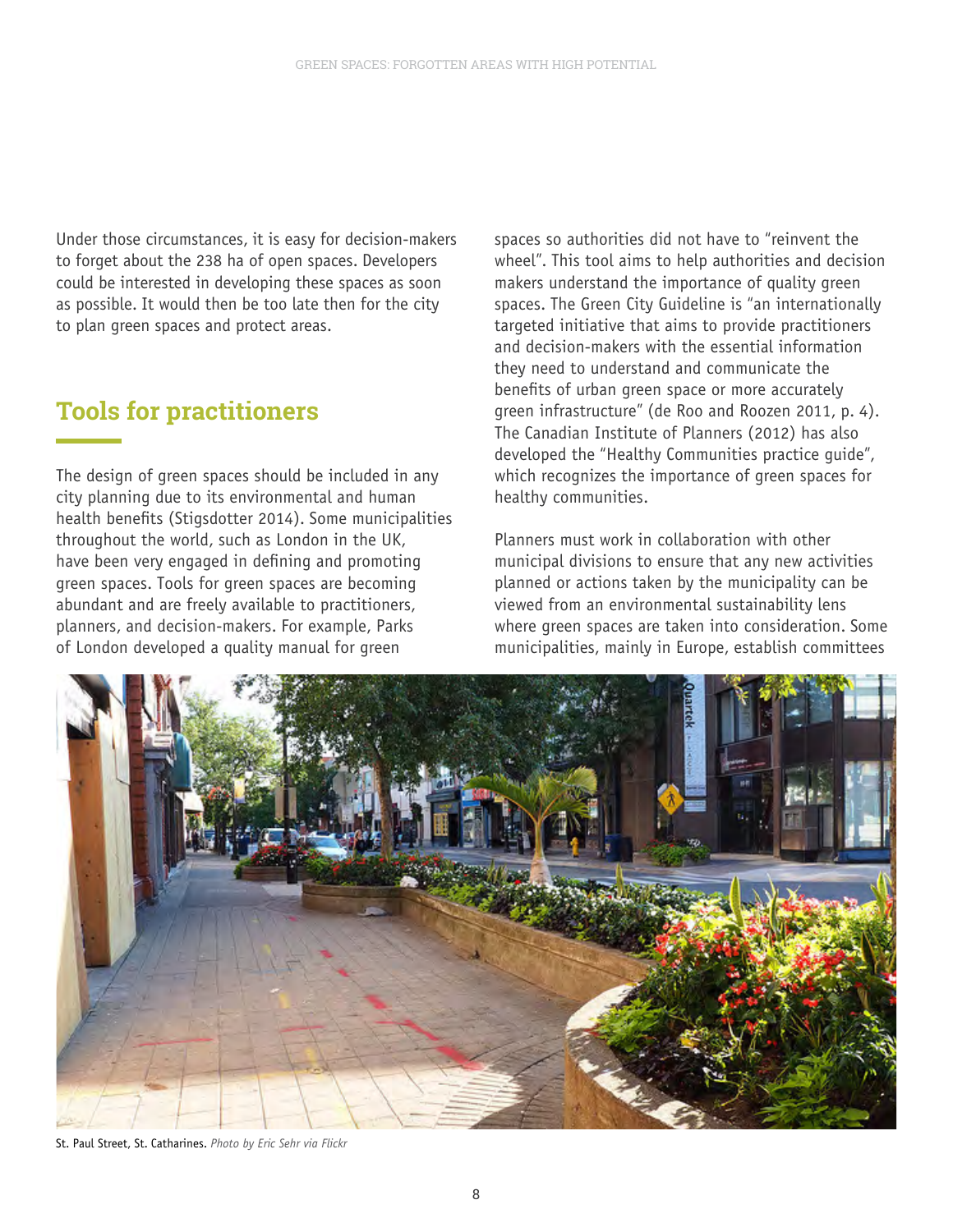of decision makers, planners, landscape architects, and municipal employees to examine these issues and outline recommendations, especially for new developments, before they are built. Public consultation is a great way to involve citizens and look at developments as more long term sustainable projects. This is the case for the Prudhomme development in the Town of Lincoln, where the public was consulted and developers designed a long-term vision that embraces intensification in order to protect green spaces. City staff, decision makers and even developers should be educated about the long term importance of green spaces for human health. Despite the pressure to guarantee tax-based funding for municipalities, intensification with the addition of green spaces can make a significant difference in attracting families in the long term (Stigsdotter 2014).

### **Conclusions**

Green spaces should not be omitted in mid-sized cities because of their proximity to the rural environment. As shown in the literature, people tend to be busy and more sedentary, with few excursions to the rural environment. Increasing the amount of green spaces in MSCs can help enhance resilience, attractiveness, and the value of infrastructure. Municipalities, including small and mid-sized cities in the European Union are far more advanced in creating these types of infrastructures. Promoting these green spaces is valuable for several reasons, including human health benefits as well as sustainability of communities. As shown, there are many available options to improve, protect and create green spaces. While it is clear that MSCs often have limited budgets for such spaces, partnerships with community organizations and local committees can help support these actions.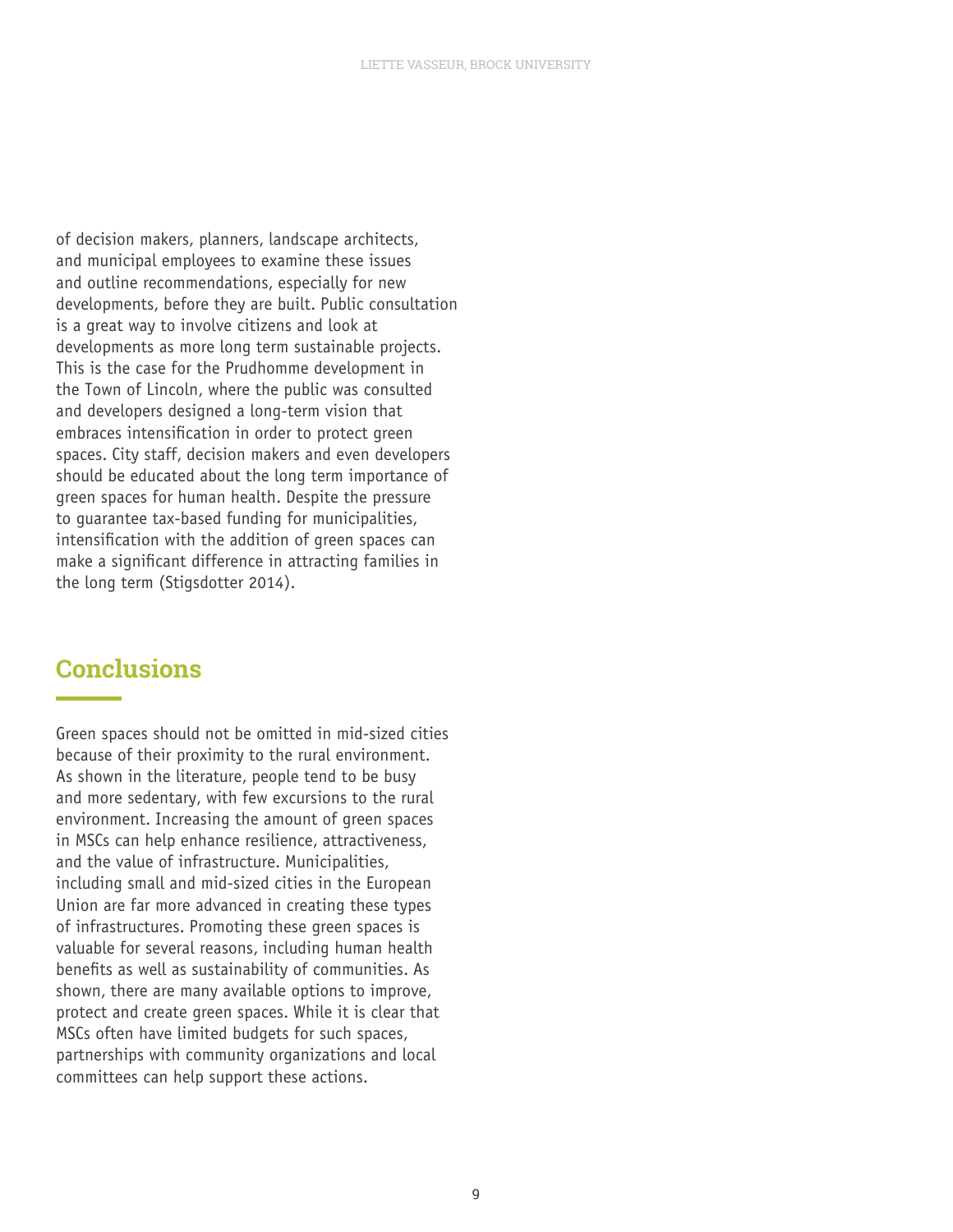#### **References**

Aagaard, J. 2012. Focus Denmark no 4. Retrieved from http://denmark.dk/ en/lifestyle/architecture/green-building-in-a-new-light (March 3, 2017).

Baycan-Levent, T. E. van Leeuwen, C. Rodenburg and P. Nijkamp. 2002. Development and Management of Green Spaces in European Cities: A Comparative Analysis. Paper presented at the 38th International Planning Congress on "The Pulsar Effect" Planning with Peaks, Glifada, Athens, Greece, September 21-26, 2002.

Bell S., A. Montarzino and P. Travlou. 2007. Mapping research priorities for green public urban space in UK. Urban Forestry and Urban Greening, 6, 2: 103–115

Bengtsson, J., K. Engelhardt, P. Giller, S. Hobbie, D. Lawrence, J. Levine, M. Vila and V. Wolters. 2002. Slippin' and slidin' between the scales: the scaling components of biodiversity-ecosystem functioning relations. Biodiversity and ecosystem functioning: synthesis and perspectives. Oxford University Press, Oxford: 209-220.

Bernatzky, A. 1983. The effects of trees on the urban climate. Trees in the 21st Century. Academic Publishers, Berkhamster: 59-76.

Bilgili, B.C. and E. Gokyer. 2012. Chapter 5. Urban green space system planning. In Ozyavuz, M. (Ed.). Landscape planning. InTech Publisher: 107-122.

Bolund, P. and S. Hunhammar. 1999. Ecosystem services in urban areas. Ecological economics 29(2): 293-301.

Bradley, K., P. Drew, C. Lumley, and I. Richards. 2009. Dwelling Accordia. Black Dog Publishing.

Brewer, K. and J.L Grant. 2015. Seeking density and mix in the suburbs: challenges for mid-sized cities. Planning Theory & Practice 16: 151–168.

Canadian Climate Scenarios Network. 2011. Canadian Climate Change Scenarios Network. Retrieved from http://cccsn.ca/?page=main. Accessed 25/11/16).

Canadian Institute of Planners. 2012.

Caryl, F. M., L.F. Lumsden, R. Ree and B.A. Wintle. 2016. Functional responses of insectivorous bats to increasing housing density support 'land Dsparing' rather than 'landĐsharing' urban growth strategies. Journal of Applied Ecology 53(1): 191-201.

Chaffin, B., W. Shuster, A. Garmestani, B. Furio, S. Albro, M. Gardiner, M. Spring, and O. Odom Green. 2016. A tale of two rain gardens: Barriers and bridges to adaptive management of urban stormwater in Cleveland, Ohio. Journal of Environmental Management 183: 431-441.

City of Windsor. 2017. http://www.citywindsor.ca/residents/planning/Plansand-Community-Information/About-Windsor/Pages/Land-Use-History.aspx. (accessed February 26, 2017).

Coombs, A., R. Copas, I. Phillips and S. Russell. 2011. Local green infrastructure. Helping communities make the most of their landscape. Landscape Institute, London. 19 pp.

de Vries S, R.A.Verheij, P.P. Groenewegen and P. Spreeuwenberg. 2003. Natural environments–healthy environments? An exploratory analysis of the relationship between greenspace and health. Environmental Planning. A 35: 1717–1731.

de Roo, M. and I. Roozen. 2011. The green city guidelines. Technqiues for a healthy liveable city. The Green City. Retrieved from www.thegreencity.com (accessed March 3, 2017).

Del Barrio, E. P. 1998. Analysis of the green roofs cooling potential in buildings. Energy and buildings 27: 179-193.

Dupras, J. and M. Alam. 2015. Urban Sprawl and Ecosystem Services: A Half Century Perspective in the Montreal Area (Quebec, Canada). Journal of Environmental Policy & Planning 17: 180–200.

Gagné, S. A. and L. Fahrig. 2010. The trade-off between housing density and sprawl area: minimising impacts to forest breeding birds. Basic and Applied Ecology 11: 723-733.

Haq, S.M.A. 2011. Urban Green Spaces and an Integrative Approach to Sustainable Environment. Journal of Environmental Protection 2: 601-608.

Herzog T.R, A.M. Black, K.A. Fountaine and D.J. Knotts. 1997. Reflection and attentional recovery as distinctive benefits of restorative environments. J. Environ. Psychol. 17: 165–170.

Kingston. 2017. https://www.cityofkingston.ca/city-hall/strategies-studiesplans/urban-design-projects-guidelines (accessed March 1, 2017).

Kuo, F.E. 2001. Coping with poverty: impacts of environment and attention in the inner city. Environ. Behav. 33: 5–34.

Loreau, M., A. Downing, M. Emmerson, A. Gonzalez, J. Hughes, P. Inchausti, J. Joshi, J. Norberg and O. Sala. 2002. A new look at the relationship between diversity and stability. Biodiversity and ecosystem functioning: synthesis and perspectives. Oxford University Press, Oxford: 79-91.

Mäki-Opas, T.E., K. Borodulin, H. Valkeinen, S. Stenholm, A. E. Kunst, T. Abel, T. Härkänen, L. Kopperoinen, P. Itkonen, R. Prättälä, S. Karvonen and S. Koskinen. 2016. The contribution of travel-related urban zones, cycling and pedestrian networks and green space to commuting physical activity among adults – a cross-sectional population-based study using geographical information systems. BMC Public Health 16: 760-774.

McPherson, E.G. 1994. Cooling urban heat islands with sustainable landscapes In Platt, R.H., R.A. Rowntree and P.C. Muick (Eds). The ecological city: preserving and restoring urban biodiversity. Amherst, MA: University of Massachusetts Press: 151-171

Ministry of Municipal Affairs. 2013. Growth Plan for the Greater Golden Horseshoe, 2006 - Office Consolidation, June 2013. Accessed March 3rd, 2017: https://placestogrow.ca/index.php?option=com\_ content&task=view&id=359&Itemid=12#1.2

Niemelä, J., S.R. Saarela, T. Söderman, L. Kopperoinen, V. Yli-Pelkonen, S. Väre and D.J. Kotze. 2010. Using the ecosystem services approach for better planning and conservation of urban green spaces: a Finland case study. Biodivers. Conserv. 19: 3225–3243.

Saiz, S., C. Kennedy, B. Bass and K. Pressnail. 2006. Comparative life cycle assessment of standard and green roofs. Environmental science & technology 40: 4312-4316.

Seasons, M. 2003. Indicators and core area planning: application in Canada's mid-sized cities. Planning Practice & Research 18: 63-80.

Soliveres, S. et al. 2016. Biodiversity at multiple trophic levels is needed for ecosystem multifunctionality. Nature 536: 456-461.

Stigsdotter, U.A. 2014. Urban green spaces: promoting health through city planning. Retrieved from: https://www.researchgate.net/ publication/266883592\_URBAN\_GREEN\_SPACES\_PROMOTING\_HEALTH\_ THROUGH\_CITY\_PLANNING (accessed March 3, 2017).